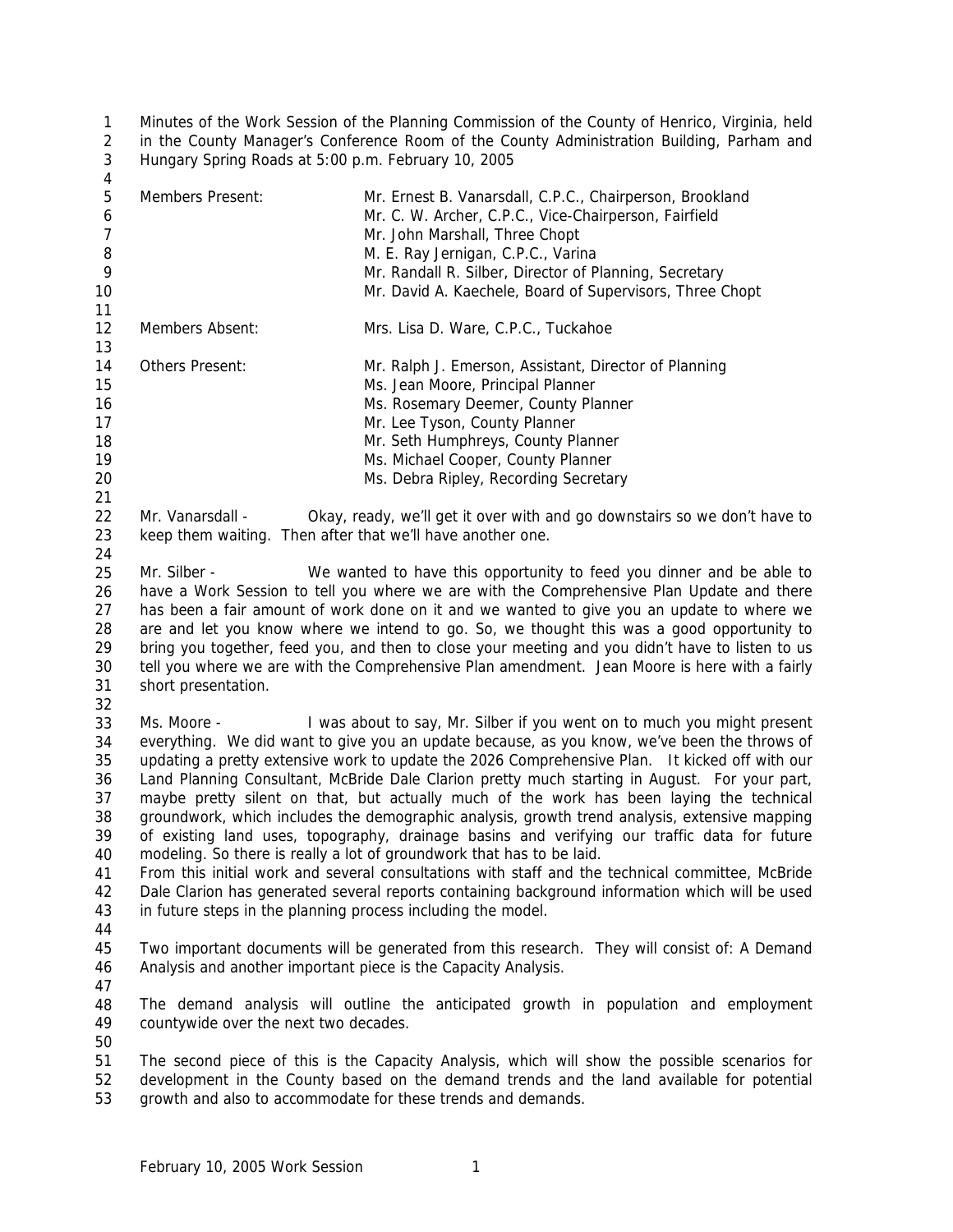| 54                                     |                                                                                                                                                                                                                                                                                                                                                                                                                                                                                                                                                                         |                                                                                                                                                           |  |  |
|----------------------------------------|-------------------------------------------------------------------------------------------------------------------------------------------------------------------------------------------------------------------------------------------------------------------------------------------------------------------------------------------------------------------------------------------------------------------------------------------------------------------------------------------------------------------------------------------------------------------------|-----------------------------------------------------------------------------------------------------------------------------------------------------------|--|--|
| 55<br>56<br>57                         | These documents are in their final phase of review, they are still in draft form and you'll have a<br>chance to go over those in detail in our upcoming sessions on March 31 <sup>st</sup> and April 1 <sup>st</sup> .                                                                                                                                                                                                                                                                                                                                                  |                                                                                                                                                           |  |  |
| 58<br>59                               | Mrs. Silber -                                                                                                                                                                                                                                                                                                                                                                                                                                                                                                                                                           | Excuse me, do we have those dates right? For some reasonoh, that is correct.                                                                              |  |  |
| 60<br>61                               | Ms. Moore -                                                                                                                                                                                                                                                                                                                                                                                                                                                                                                                                                             | Okay.                                                                                                                                                     |  |  |
| 62<br>63<br>64                         | Mr. Silber -<br>month.                                                                                                                                                                                                                                                                                                                                                                                                                                                                                                                                                  | We have a visioning session with the County Manager and their staff later this                                                                            |  |  |
| 65<br>66                               | Ms. Moore -                                                                                                                                                                                                                                                                                                                                                                                                                                                                                                                                                             | Right.                                                                                                                                                    |  |  |
| 67<br>68                               | Mr. Emerson -                                                                                                                                                                                                                                                                                                                                                                                                                                                                                                                                                           | The $23^{\text{rd}}$ .                                                                                                                                    |  |  |
| 69<br>70<br>71                         | Mr. Silber -<br>and April 1 <sup>st</sup> .                                                                                                                                                                                                                                                                                                                                                                                                                                                                                                                             | Then we are meeting with the Planning Commission and the Board March 31 <sup>st</sup>                                                                     |  |  |
| 72<br>73<br>74<br>75                   | Right. I didn't want to gloss over that knowing we had this document, but we<br>Ms. Moore -<br>want to have a chance to finalize them then they will go through the technical committee and<br>(unintelligible) to the Planning Commission, that is a very important key to that.                                                                                                                                                                                                                                                                                       |                                                                                                                                                           |  |  |
| 76<br>77                               | Mr. Silber -                                                                                                                                                                                                                                                                                                                                                                                                                                                                                                                                                            | Can you explain to the Planning Commission who the technical committee is?                                                                                |  |  |
| 78<br>79<br>80                         | The technical committee comprises of key agencies that are actually department<br>Ms. Moore -<br>heads from all the integral departments. It includes includes                                                                                                                                                                                                                                                                                                                                                                                                          |                                                                                                                                                           |  |  |
| 81<br>82                               | Mr. Emerson - Finance.                                                                                                                                                                                                                                                                                                                                                                                                                                                                                                                                                  |                                                                                                                                                           |  |  |
| 83<br>84<br>85<br>86<br>87<br>88<br>89 | Finance, Public Works, Public Utilities, are the key players with those as far as<br>Ms. Moore -<br>Recreation and Parks. For the most part we've had two formal technical review committees go<br>over the groundwork as well as reviewing these two documents I just spoke about. Another key<br>as part of this is getting the citizen input. So we have drafted a community survey, quite lengthy<br>actually, and we are finally finalizing that and basically gathering information. It will be sent to a<br>statistical sampling of County countywide residents. |                                                                                                                                                           |  |  |
| 90<br>91<br>92<br>93<br>94             | The survey will cover future growth in the County and the future provision of County services. It<br>will be administered by SERL (Survey & Evaluation Research Lab) which is part of VCU and<br>actually the survey will be administrated mid this month and we expect the results from those<br>surveys in early spring.                                                                                                                                                                                                                                              |                                                                                                                                                           |  |  |
| 95<br>96                               |                                                                                                                                                                                                                                                                                                                                                                                                                                                                                                                                                                         | Mr. Kaechele - A survey of whom?                                                                                                                          |  |  |
| 97<br>98<br>99                         | Ms. Moore -                                                                                                                                                                                                                                                                                                                                                                                                                                                                                                                                                             | These will be sent out to a random sampling from each district. We hope to get<br>an equal sampling from each magisterial district from county residents. |  |  |
| 100<br>101<br>102                      | Mr. Kaechele - Okay.                                                                                                                                                                                                                                                                                                                                                                                                                                                                                                                                                    | What is the magnitude that develops (unintelligible) the number of<br>surveys, the number of people contacted?                                            |  |  |
| 103<br>104                             | Mr. Silber -                                                                                                                                                                                                                                                                                                                                                                                                                                                                                                                                                            | Do we have any idea?                                                                                                                                      |  |  |
| 105<br>106                             | Ms. Deemer -                                                                                                                                                                                                                                                                                                                                                                                                                                                                                                                                                            | It is between 2,500 and 3,000.                                                                                                                            |  |  |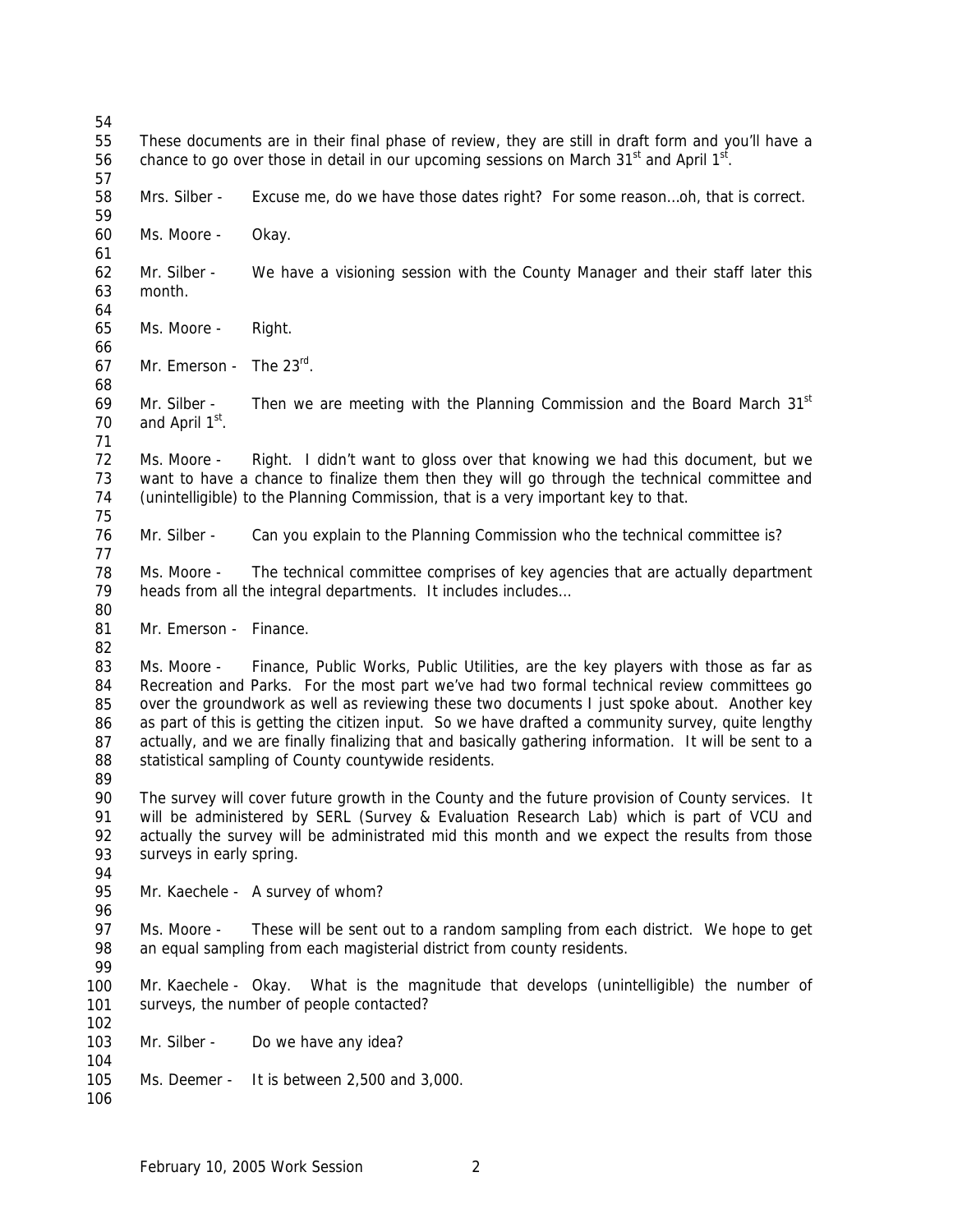107 108 109 110 111 112 113 114 115 116 117 118 119 120 121 122 123 124 125 126 127 128 129 130 131 132 133 134 135 136 137 138 139 140 141 142 143 144 145 146 147 148 149 150 151 152 153 154 155 156 157 158 159 Mr. Vanarsdall - Total, countywide. Okay. Mr. Silber - Five or six hundred per district. Mr. Kaechele - Okay. That is what they did for the communications survey. Mr. Silber - Is that right? Ms. Moore - The questions on that run the gamet, so really, its quality of life and all the county services to give us good benchmark's and make sure they have, their input ,is very critical. Where we are now doesn't sound like a whole lot, but it actually is. Mr. Vanarsdall - That is a good start. Ms. Moore - Pretty extensive. So from here, what is next on the plate is that we are going to have a visioning session with the Board of Supervisors and the Planning Commission and this is the schedule that was mentioned earlier on March 31<sup>st</sup> and April 1<sup>st</sup> of this year. The consultants will be here to discuss alternative development patterns based on the Demand and Capacity Analysis. Randall Arendt will also be attending this session. He is a national authority on the development of rural areas, and he will provide concepts related to the development of rural areas of the County. The next step would be to develop an Alternative Scenario based on the Visioning session conducted with the Board of Supervisors and the Planning Commission, as well as the results of the Community Survey. This Alternative Scenario would then be analyzed using the traffic model, utility model, and fiscal impact model, which is also being constructed. So with that, once we have run these models that will also lay the groundwork for the potential future Land Use Plan for the county. Like I said, all of this is based on the base analysis and its draft stage. It is all going to come together; I would say in the next few months, it is all going to come together pretty quickly. So, basically that is just our status update and wanted to let you know what was going on. We are working on it and you are going to hear a lot about it in these next couple of months. Mr. Vanarsdall - Thank you, Jean. Mr. Jernigan - Jean, do we have Randall Arendt going into town twice? Varina Beautification called me today and Veta had called me about a week ago. Ms. Moore - Right. Mr. Jernigan - I am supposed to go to dinner with him one night. That is the Board of Supervisors night because Jim couldn't go. Ms. Moore - Right. Mr. Jernigan - So he is coming in… Mr. Vanarsdall - Who is it? Mr. Jernigan - Randall Arendt, the specialist on UMUs.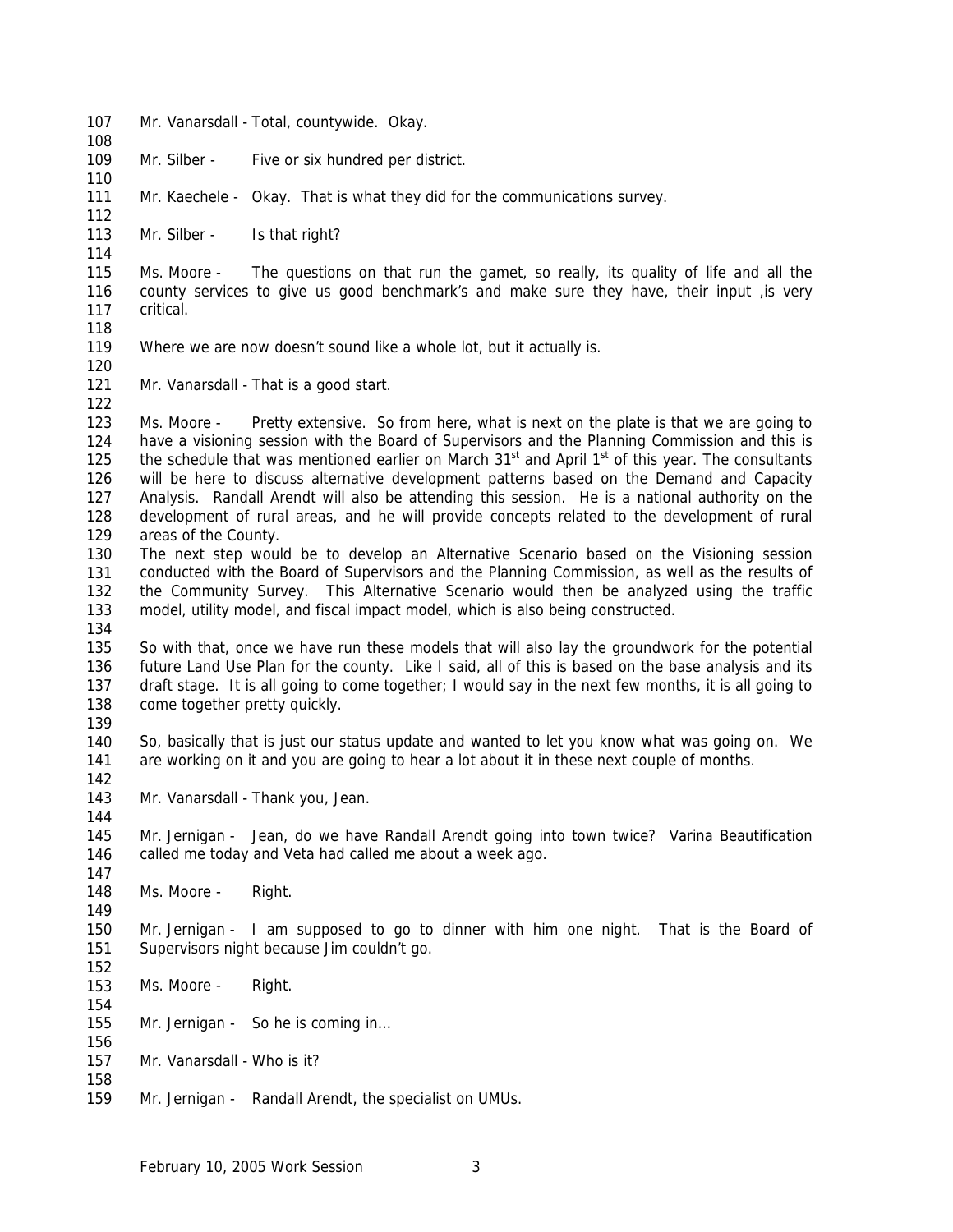| 160        |                                                                                                                                    |                                                                                                     |  |
|------------|------------------------------------------------------------------------------------------------------------------------------------|-----------------------------------------------------------------------------------------------------|--|
| 161        | Mr. Silber -                                                                                                                       | He may be coming in. Is he coming in for the meeting on the $23^{rd}$ ?                             |  |
| 162        |                                                                                                                                    |                                                                                                     |  |
| 163        |                                                                                                                                    | Mr. Vanarsdall - He shouldn't come in on the night of the Board of Supervisors.                     |  |
| 164        |                                                                                                                                    |                                                                                                     |  |
| 165        |                                                                                                                                    | Mr. Emerson - He is coming in on the meeting of the $23^{\text{rd}}$ .                              |  |
| 166        |                                                                                                                                    |                                                                                                     |  |
| 167        | Mr. Jernigan - Okay.                                                                                                               |                                                                                                     |  |
| 168        |                                                                                                                                    |                                                                                                     |  |
| 169        |                                                                                                                                    | Mr. Emerson - Then he will be in for the visioning session with the Board and the Planning          |  |
| 170        |                                                                                                                                    | Commission, but I wasn't aware of any                                                               |  |
| 171<br>172 | Mr. Silber -                                                                                                                       |                                                                                                     |  |
| 173        |                                                                                                                                    | He may be coming in the night before                                                                |  |
| 174        | Mr. Jernigan - The $22^{nd}$ .                                                                                                     |                                                                                                     |  |
| 175        |                                                                                                                                    |                                                                                                     |  |
| 176        |                                                                                                                                    | Mr. Silber - $\ldots$ the 22 <sup>nd</sup> and having dinner.                                       |  |
| 177        |                                                                                                                                    |                                                                                                     |  |
| 178        |                                                                                                                                    | Mr. Vanarsdall - Well I wouldn't think that he would want to have it on the same night as the       |  |
| 179        |                                                                                                                                    | Board and the Board can't participate.                                                              |  |
| 180        |                                                                                                                                    |                                                                                                     |  |
| 181        |                                                                                                                                    | Mr. Emerson - Did Varina Beautification arrange it?                                                 |  |
| 182        |                                                                                                                                    |                                                                                                     |  |
| 183        |                                                                                                                                    | Mr. Jernigan - No, Veta had called me last week, but Charley Finley called me today and said        |  |
| 184        |                                                                                                                                    |                                                                                                     |  |
| 185        |                                                                                                                                    | Mr. Vanarsdall - Which one was this on?                                                             |  |
| 186        |                                                                                                                                    |                                                                                                     |  |
| 187        |                                                                                                                                    | Mr. Jernigan -  lined up and they are just taking him to dinner.                                    |  |
| 188        |                                                                                                                                    |                                                                                                     |  |
| 189        |                                                                                                                                    | Mr. Emerson - I want to say this is separate from anything that we are doing.                       |  |
| 190        |                                                                                                                                    |                                                                                                     |  |
| 191        |                                                                                                                                    | Mr. Jernigan - Right. But that is the reason I was questioning Jean because if he is coming in      |  |
| 192        |                                                                                                                                    | on the, I understood that he was coming in on the $23^{rd}$ , so I wanted to make sure we didn't    |  |
| 193        |                                                                                                                                    | have, somebody wasn't making a mistake on the dates.                                                |  |
| 194        |                                                                                                                                    |                                                                                                     |  |
| 195        |                                                                                                                                    | Mr. Emerson - That is not us. If you are having dinner with him our consultants are not aware       |  |
| 196        | of that, I can tell you that.                                                                                                      |                                                                                                     |  |
| 197        |                                                                                                                                    |                                                                                                     |  |
| 198<br>199 | Ms. Moore -                                                                                                                        | Yeah. We are working, Mr. Jernigan, within the frame work of the scope of the                       |  |
|            |                                                                                                                                    | work, so if there is any outside interest, we will have those citizen surveys input, but at a later |  |
| 200<br>201 | stage. Right now our schedule doesn't call for individual group, if they are interested they will<br>have to do that on their own. |                                                                                                     |  |
| 202        |                                                                                                                                    |                                                                                                     |  |
| 203        |                                                                                                                                    | Mr. Jernigan - That is what they are doing. I mean, they are buying us dinner, but I would          |  |
| 204        |                                                                                                                                    | rather I'm just wondering if he is coming in twice, apparently hitting twice in a short amount of   |  |
| 205        | time.                                                                                                                              |                                                                                                     |  |
| 206        |                                                                                                                                    |                                                                                                     |  |
| 207        | Mr. Emerson-                                                                                                                       | We only have money budgeted for him to come in twice.                                               |  |
| 208        |                                                                                                                                    |                                                                                                     |  |
| 209        | Mr. Jernigan -                                                                                                                     | All right.                                                                                          |  |
| 210        |                                                                                                                                    |                                                                                                     |  |
| 211        |                                                                                                                                    |                                                                                                     |  |
|            | Mr. Marshall -                                                                                                                     | So you are paying for the Tuesday.                                                                  |  |